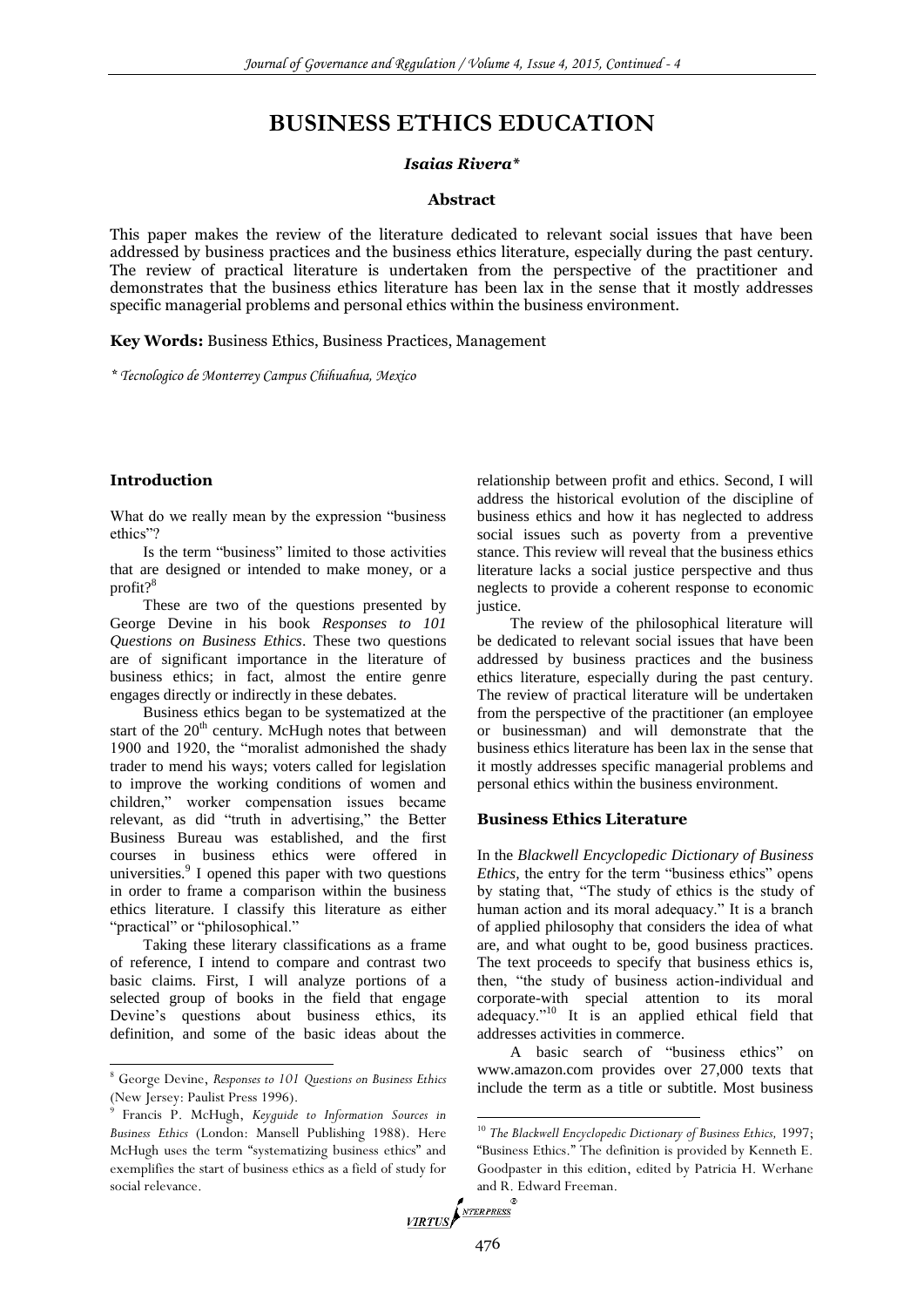ethics books strive from the very beginning to define the topic as an applied social practice. This is important because the practice of business deals specifically with the activity of monetary profits, which in itself triggers ethical concerns from several different cultural perspectives. It also creates the two different literary currents most easily described in the literature: the practical and the philosophical. The practical perspective in the literature engages more with the individual, such as issues of personal responsibility, liability, or direct impact. In contrast, the philosophical aspects and issues analyzed in the literature tend to engage in the discussion of the collective moral impacts of business practices. This dichotomy became clear as I reviewed the business ethics literature commonly used in business schools and humanities departments, and more specifically in the introduction of these texts.

### **Philosophical Business Ethics Literature**

Given that the business ethics literature is quite ample, I intend to use Richard DeGeorges 2005 paper, delivered at *The Accountable Corporation Conference* in Santa Clara University, and *McHugh's Keyguide to Information Sources in Business Ethics* as references for the most common philosophical approaches and issues studied in the literature. I will take some of the points mentioned by both authors, and then proceed to illustrate them with examples taken from some of the better-known authors in the field of business ethics.

DeGeorge and McHugh are both prolific authors in the field and their works present a careful description of the development of business ethics as an academic discipline. Furthermore, the two authors exemplify key philosophical ideals that have influenced and shaped the field as we know it today. Among these, social responsibility and justice are perhaps the most frequently addressed issues.

# *Social Responsibility*

 $\overline{a}$ 

*Ethical Issues in Business: A Philosophical Approach,* by Thomas Donaldson and Patricia Werhane, first appeared in  $1979$ .<sup>11</sup> It was one of the first titles in the field to present a strong philosophical content. The authors tried to interpret the concept of business ethics via an historical-philosophical evaluation, using a compilation of writings from different social perspectives. This title and a great majority of others approach social responsibility from the ethical and philosophical analysis presented by Milton Friedman in his 1970 *New York Times* article "The Social Responsibility of Business is to Increase its Profits."

In the business ethics literature, Friedman has come to represent the  $20<sup>th</sup>$  century interpretation of the liberal philosophical school of thought–a perspective that defends the profit seeking mechanisms of the business community. Friedman utilizes Adam Smith's work to advocate the laissezfaire practices that he believes are necessary for ethical outcomes to flourish in the corporate world. Friedman makes a remarkable distinction with his question, "What does it mean to say that business has responsibilities?" and his answer is, "Only people can have responsibilities."<sup>12</sup> This dichotomy has continued to serve as a key concept in the philosophical business ethics literature.

Most business ethics literature addresses social responsibility under a rubric such as "Ethics in Corporations." Given the great influence of Friedman, this section generally includes writings that deal with the individual and his or her liability for decision-making. I interpret DeGeorges analysis as quite assertive, as he refers to Adam Smith's intellectual development of John Locke's idea of labor and his insistence of presenting it as a theory of value. I defend this point, because this basic theory of labor has allowed for the autonomy that is imperative in the development of business practices during in the global age.

"In modern times," DeGeorge claims, "commentators have interpreted him [Smith] as a defender of laissez-faire economics, and put great emphasis on his idea of the invisible hand."<sup>13</sup> Certainly the philosophical foundation of social responsibility in the business ethics literature is one in which liberty and autonomy are the instruments with which to achieve success. However, the philosophical literature also flirts with an alternative but realistic outcome, failure. Failure is a potential outcome because the main force struggling against liberty and autonomy in a profit-based practice is that very human element, greed.

*Ethical Theory and Business*, by Tom Beauchamp and Norman Bowie, was published in 1977. McHugh claims that when this book first came out "business ethics had received little attention by philosophers," and business schools considered the field to be of little importance.<sup>14</sup> Clearly, this text and that by Donaldson and Werhane pioneered the implementation of theoretical thought in the business

<sup>11</sup> Thomas Donaldson and Patricia Werhane, *Ethical Issues in Business: A Philosophical Approach* (New Jersey: Prentice Hall Press, 2008). This is now the  $8<sup>th</sup>$  edition of the book.

<sup>&</sup>lt;sup>12</sup> Milton Friedman; "The Social Responsibility of Business is to Increase its Profits," *New York Times Magazine*, September 13, 1970. Retrieved from

http://www.colorado.edu/studentgroups/libertarians/iss ues/friedman-soc-resp-business.html June 2, 2008.

<sup>&</sup>lt;sup>13</sup> Richard DeGeorge, 2005, "A History of Business Ethics", paper delivered at "The Accountable Corporation", the third biennial global business conference sponsored by the Markkula Center for Applied Ethics at Santa Clara University.

 $14$  Ibid. 3. McHugh p. 12.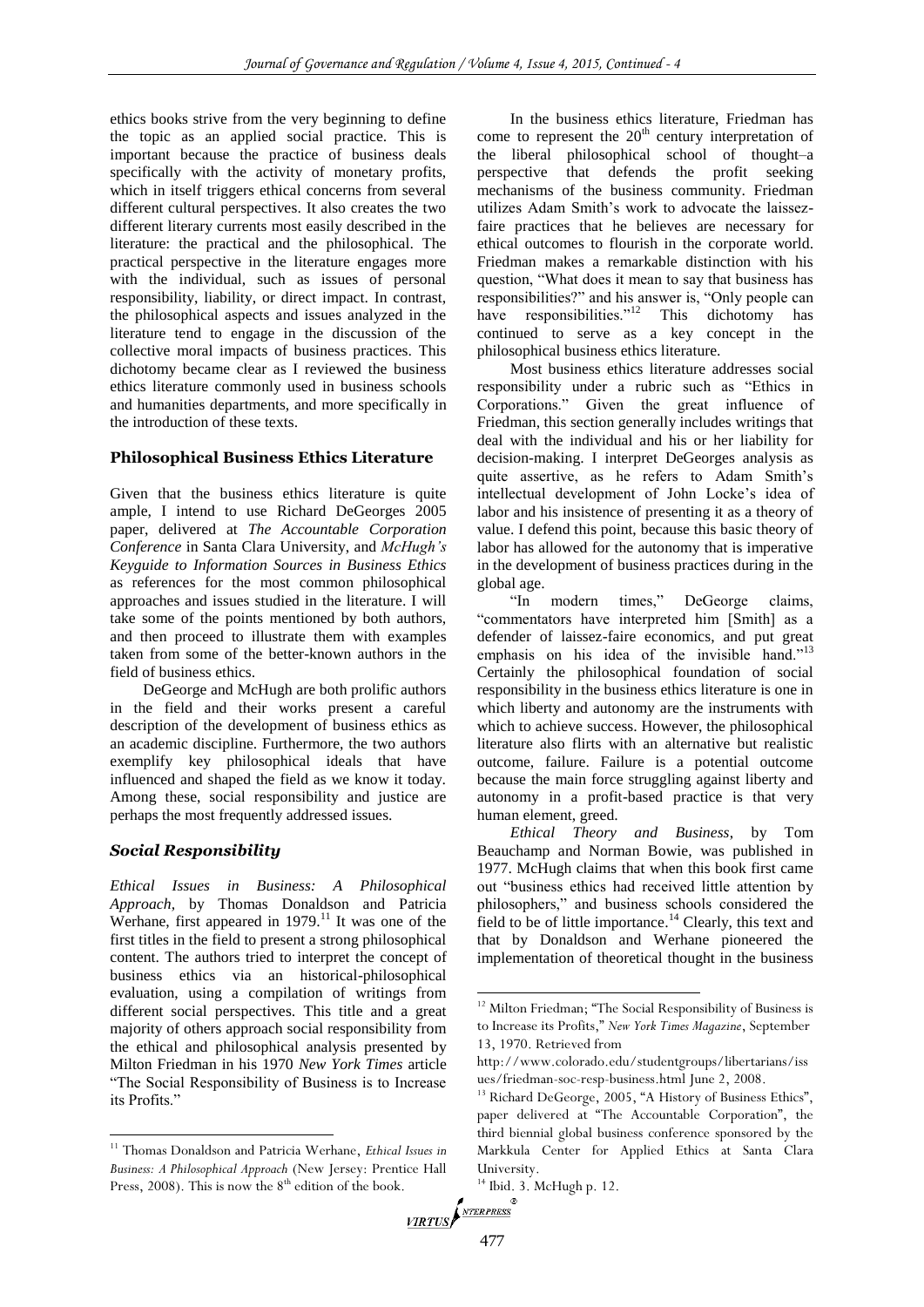ethics field. DeGeorge mentions that during the 1970s "philosophy added a theoretical framework to the area that had been previously lacking," thus designating Beauchamp and Bowie's book a significant source in the literature.

Although Beauchamp and Bowie also approach social responsibility from a Friedmenian perspective, a section on the differences between stockholder management and stakeholder management is included in their book. Articles by Goodpaster and Boatright engage in the analysis of social responsibility from each perspective. Goodpaster mentions that the concept of the stakeholder, first proposed by professor R. Edward Freeman, "appears to have been invented in the early 60s as a deliberate play on the word stockholder to signify that there are other parties having a stake in the decision making of the modern publicly held corporation."<sup>15</sup> therefore amplifying the social responsibility circuit into a more heterogeneous approach.

The philosophical insight of the stakeholder theory was to root responsibility in the hands of the local, a characteristic that is shared by cosmopolitans. Boatright, on the other hand, includes the term "fiduciary" to specify the common practice of entrusting great responsibility to an individual or group of individuals for the specific purpose of profiting. According to Boatright, the legal owners' "main fiduciary duty is to operate the corporation in the interests of the shareholders."<sup>16</sup> A division of interest is well-established among the shareholders and the stakeholders, giving the first group a prioritizing place in the determination and achievement of social outcomes.

The social responsibility debate in the philosophical business ethics literature does for the most part remain rooted in this liberal tradition. It has strived towards the ideal of shared responsibility and it encourages the finding of common ground between shareholders and stakeholders. However, this balancing act can produce severe difficulties due not only to greed, but also because it sidesteps the question of whether business should be solely restricted to the creation of profits. Furthermore, the philosophical approach in the business ethics literature has endorsed a docile economic justice approach throughout its history.

However, I believe that the social responsibility debate-among the laissez-faire approaches, and between the stockholder versus stakeholder theories

 $\overline{a}$ 

in the social responsibility realm—addresses a process that has been irreparably fractured by its profit-seeking nature. In other words, so long as we refer to the established social responsibility literature of business ethics, we will continue to lead business students to a system, which is primarily based in and oriented towards economic solutions. In all such cases, a given solution economically favors or hurts the stakeholder more than the stockholder.

Even so, scholars in the field have been aware of the legislative and political aspects of social responsibility and of the fact that most corporations have chosen to present themselves as socially responsible. As DeGeorge states, "the language of social responsibility rather than explicitly ethical language is still probably the most commonly used $17$ in order for corporations to get away with a selfimposed measuring system of ethical behavior. It is likewise true that there has been significant influence or pressure from society regarding business ethics, and many corporations have adopted external monitoring. What role has the business ethics literature played in the decision making process of corporations? Is the literature used in business schools and in academia in general generating an awareness of the ethical? Or is it fair to say that the literature itself has addressed only the interpretative side of unethical corporate behavior, simply taking sides on what would be or not be socially responsible? I believe that the philosophical business ethics literature has tended toward the latter, and that his problem derives from the nature of the field: the dichotomy between profit and ethics and the unending struggle to combine both.

# *Ethics and Corporate Social Responsibility*

In *Ethics and Corporate Social Responsibility*, Ronald R. Sims presents a pragmatic philosophical approach to the social responsibility discussion. Chapter Three of the book is entitled "Understanding Corporate Citizenship: Social Responsibility, Responsiveness, and Performance." It begins with this claim:

The History of U.S. business is riddled with sordid tales of magnates who went to any length in their quest for success, in the process destroying not only the country's natural resources and the public's trust but also the hopes and dreams of millions of people.<sup>18</sup>

The resources and the trust that the author claims to have been destroyed are the price that some in American society have, for the purpose of generating profits, cost others. The author encourages the stakeholder to take social action in order to remedy this situation. He presents a list of the people

<sup>15</sup> Keneth E. Goodpaster, "Business Ethics and Stakeholder Analysis" in Tom L. Beauchamp and Norman E. Bowie's, *Ethical Theory in Business,* (New Jersey: Prentice Hall Press, 2001). This is now the  $6<sup>th</sup>$  edition.

<sup>&</sup>lt;sup>16</sup> John R. Boatright, "Fiduciary Duties and the Shareholder-Management Relation: Or, What's So Special About Shareholders?" in Tom L. Beauchamp and Norman E. Bowie's, *Ethical Theory in Business,* (New Jersey: Prentice Hall Press,  $2001$ ). This is now the  $6<sup>th</sup>$  edition.

<sup>&</sup>lt;sup>17</sup> Ibid. 7. DeGeroge

<sup>18</sup> Ronald R. Sims, *Ethics and Corporate Social Responsibility: Why Giants Fall* (Westport: Praeger Publishers, 2003).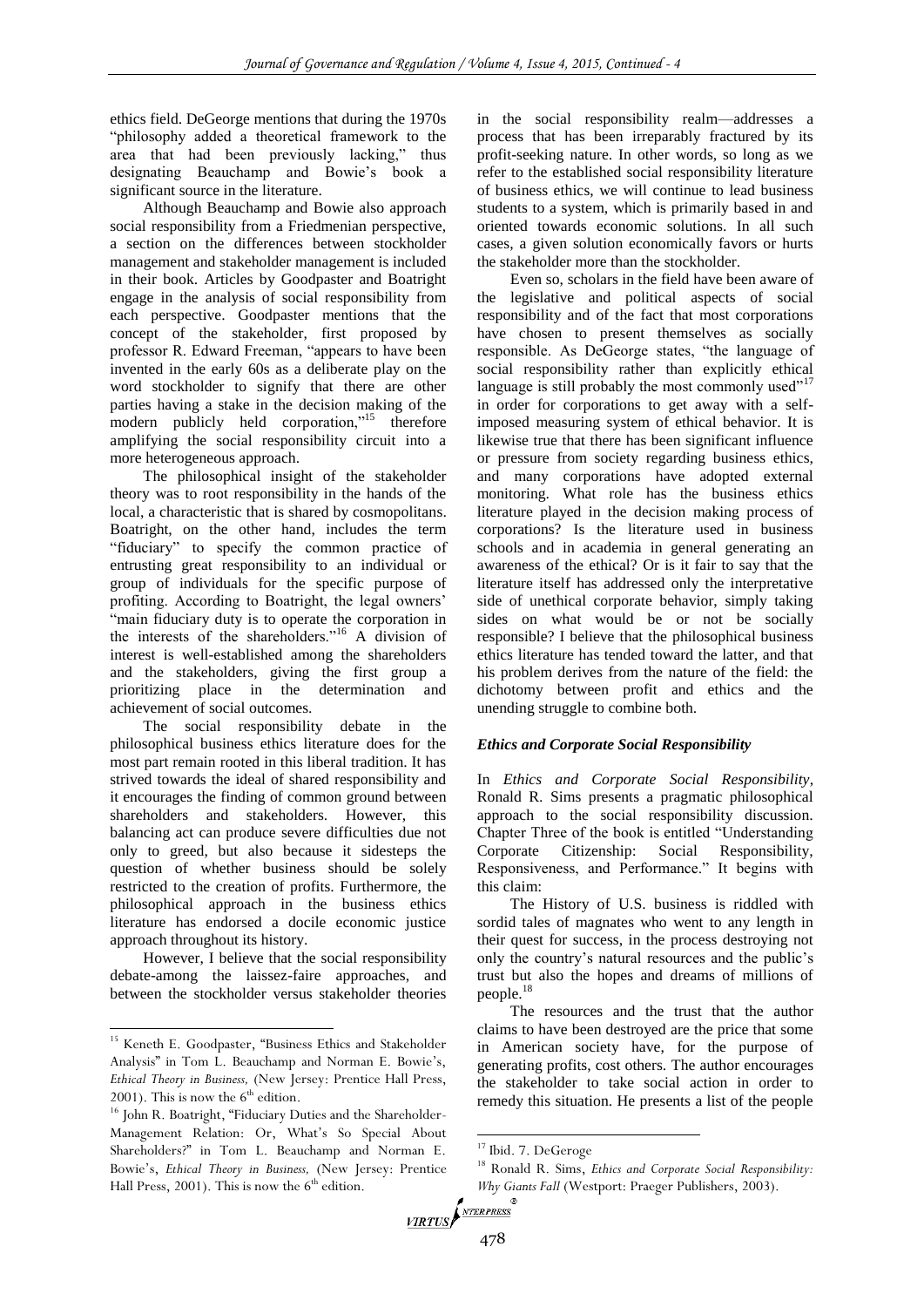who should be involved in ethics decisions, drawing from the different roles in which you and I can or already do participate in society: shareholders, employees, customers, creditors, suppliers, unions, competitors, governments, local communities, and the general public.<sup>19</sup> We can ask, Who does this list omit? The answer is nobody. The approach Sims outlines ought to allow every individual in society who participates in a specific role to expect to enjoy a socially responsible environment.

# *Corporate Social Responsibility and the Bottom Line*

Business ethics literature has approached competing philosophical arguments by recognizing that the corporation does "play a significant role in society" and in the "lives of people" now more than ever before.<sup>20</sup> However, several business ethics scholars have widened the scope of the analysis. Nicholas Capaldi identifies "four main sources" in the business ethics of social responsibility: the philosophical, legal, political, and geo-political. However important all four aspects are for the understanding of the concept of social responsibility, our interest now concentrates on the philosophical. Capaldi asserts about the philosophical tradition about social responsibility:

Many modern philosophers, beginning with Machiavelli and specially Hobbes, Locke, and the subsequent Anglo-American tradition, reject the classical and medieval notions of a collective social  $good.<sup>21</sup>$ 

This is why I state that the nature of business and profit possesses the root of the problem, and why business ethics literature therefore struggles to achieve a realistic ethical outcome.

In the philosophical literature, as mentioned before, several tools have been utilized by business ethicists. Capaldi, although not the first, does include the term "compassion" in the social responsibility discussion. He divides the "compassionate approach" amongst libertarians and communitarians. The libertarian achieves liberty thru free will, autonomy, and the strong protection of personal rights. The communitarian seeks the same outcomes by relying on social good as defined by society, distributive justice that seeks fairness, and strong legislation that promotes equality.

The realization of corporate activity in society varies: the libertarian is seeking profits based on consumption with little regard for anything else,

 $\overline{a}$ 

while the communitarian concentrates more on the relations of production and the distribution factor of profit. $^{22}$  It is not my intent to engage in the debate amongst these two common approaches to the achievement of social justice. It is, however, my intention to point out that neither of currents of thought in the business ethics literature can appeal completely to an achievement of economic justice and therefore most business practitioners.

## *Justice: Philosophical Approaches In Business Ethics Literature*

Initial discussions of business ethics introduced students to two of the basic techniques of moral argumentation, that used by utilitarians (who hold that an action is right if it produces the greatest amount of good for the greatest number of people), and that used by deontologists (who claim that duty, justice and rights are not reducible to considerations of utility). Other approaches were soon introduced including natural law, virtue ethics (based on Aristotle), and the ethics of caring (often associated with a feminist approach to ethics).

DeGeorge utilizes the terms *right, good, duty, justice, law* and *virtue,* in describing the basic arguments within the business ethics literature, and more specifically as descriptors for methods to define and achieve a just outcome for individuals who engage in business. Why is it that all these concepts have to be utilized in discussions of justice qua business ethics? McHugh declares the following about the dilemma:

But when it comes to applying general theories of morality and principles of justice to the particularities of business, contemporary authors soon run up against the problem of making ethical judgments about individual acts....<sup>24</sup>

These statements illustrate that the philosophical business ethics literature has had to decipher the pursuit of justice by placing the action of the individual first and foremost; only after this can the business outcome may be determined to be ethical or just. Even in ancient Greek society, the concept of justice framed whether or not actions taken amongst autonomous individuals would be values as exemplary. In Book I of the *Republic*, Polemarchus suggests that Justice is "giving to each what is owed," meaning that a rational process should take place in order to decide what is for whom. More profound is Thrasymachus's claim that justice is nothing more than the will of the strong and powerful. These two perspectives—the giving to each what is owed versus the determination of justice based on power—entail some of the greatest ethical dilemmas in the field of business ethics. In either case, the literature engages

<sup>&</sup>lt;sup>19</sup> Ibid. p. 40-41.

<sup>20</sup> Ibid. 3. McHugh p. 13. Citing Kenneth E. Goodpasters "course outline at Harvard Business School, Ethical aspects of corporate policy.´"

<sup>&</sup>lt;sup>21</sup> Nicholas Capaldi. "Corporate Social Responsibility and the Bottom Line." *International Journal of Social Economics* Vol. 32 No.5 (2005).

 $22$  Ibid.

<sup>23</sup> Ibid. 7. DeGeorge  $^{24}$  Ibid.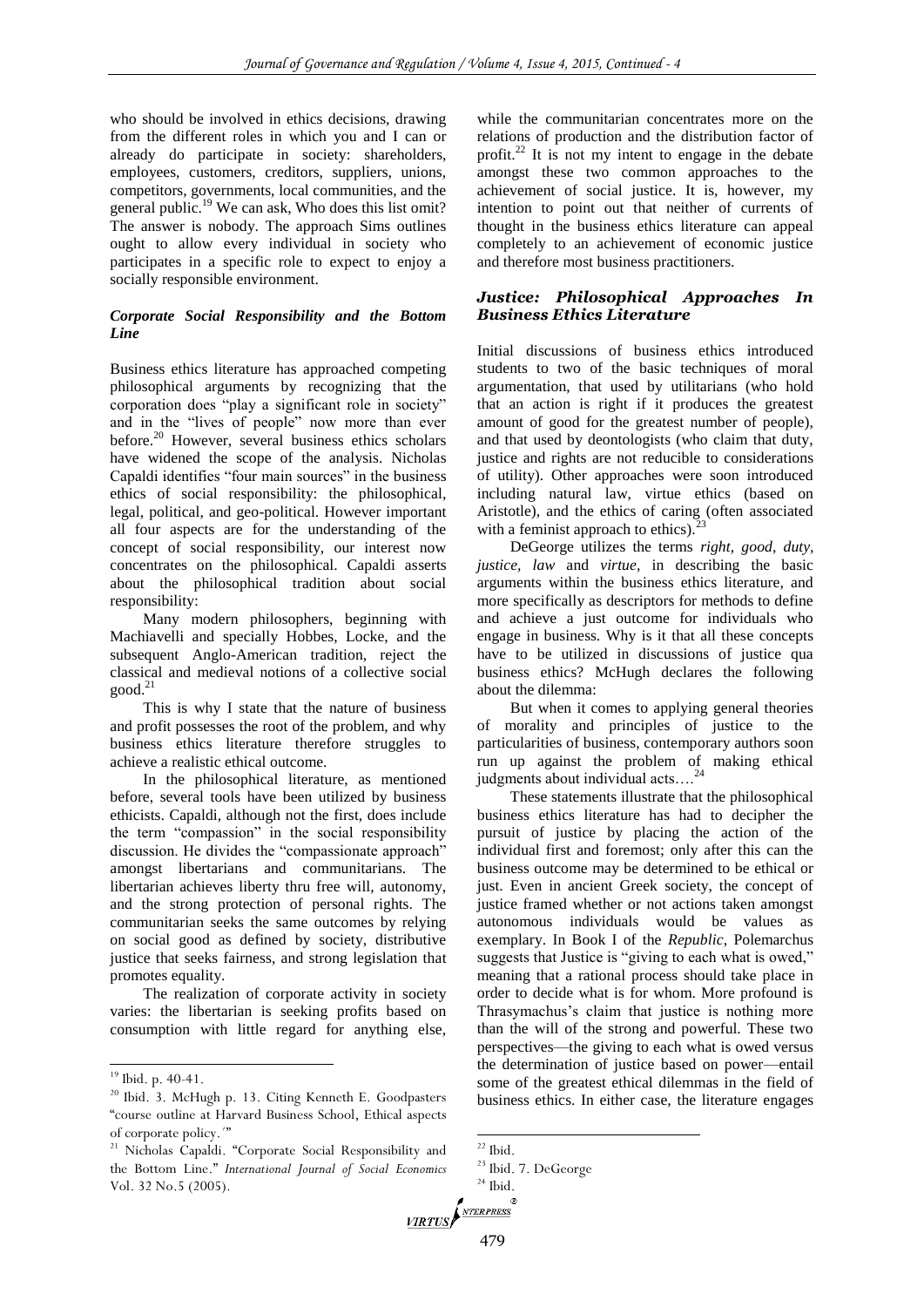the individual as an autonomous being capable of reason, and thus capable of understanding right from wrong.

In reviewing business ethics literature, I have detected a degree of uniformity within the teaching of individual ethical reasoning. For instance, it is quite common to witness the use of Aristotle, Immanuel Kant, and John Stuart Mill to represent the classical approaches to the good. It is also common to read ethical theories of justice that engage mostly with contemporary philosophers, and which work to exemplify a modernized version of Mill's utilitarian theory. Several examples serve to illustrate these trends.

In *Ethics and Excellence: Cooperation and Integrity in Business*, author Robert Solomon uses (for the most part) an Aristotelian virtue approach to interpret justice as a viable outcome. He includes an entire section, composed of seven subsections, dedicated to Aristotelian thought. For Aristotle, justice is a virtue, a trait of character that must be reached; it is not a state of being. According to Salomon, the Aristotelian virtue approach to achieving social justice is the best challenge to the demands of a corporate world where the "costcutting, the down-sizing, the strategic bankruptcies and restructurings, the mergers and the take-overs" are some of the conflicts (or business solutions) that the present corporate entities have created. $^{25}$  Salomon assigns the *integrity* of the individual as quest for *virtues* throughout the chapters.

The business ethics literature approaches justice in a way that promotes duality, and even divergence, between theory and practice. We can come to understand a metaphysical concept of justice, of what "ought to be"; however, actual business practices are what eventually come to define society, whether just or unjust. To circumvent this problem, business needs to follow what Capaldi called (T/P), to exemplify the idea that "practice ought to follow theory."<sup>26</sup> Yet as noted above, business ethics literature has been almost constantly forced to engage in an interpretative sequence of events rather than engaging in preventive analyses in which the actual ethical theory could imply or even suggest significant philosophical changes in business practices.

Many other titles in the business ethics literature have considered virtue ethics to be a relevant ethical approach. They follow Aristotle's suggestion that a process of maturation in the individual leads to an eventual recognition and practice of virtue, from which justice can then be achieved. This model of

l

ethics in business allows for the practice to precede the theory, a reversal of Capaldis (T/P) suggestion.

The Kantian model for philosophical business ethics literature serves as a central established framework that defines parameters for the basic rule of duty, or as Kant called it, the categorical imperative. In the *Groundwork of the Metaphysics of Morals*, Kant states: "Act only according to that maxim whereby you can at the same time will that it should become a universal law."<sup>27</sup> It is important to know that according to Kant morality is commanded by reason in the individual, which then allows the thinking being to determine his duties and obligations in order to create justice.

### *The Kantian Perspective in Business Ethics Literature*

*Business Ethics: A Kantian Perspective*, by Norman Bowie, analyzes Kant's "three formulations of the categorical imperative" to address the question, "how would business firm in a capitalist economy be structured and managed?"<sup>28</sup> in accordance with Kant's ethical theory. When Bowie refers to the three Kantian formulations, he is basically narrowing the idea of the categorical imperative to include only permissibility in market interactions, moral obligation in market interactions, and moral community formulation (for moral business organization), $^{29}$  so that he can provide a foundation for a moral business organization.

Immanuel Kant provides common sense ideas about morality to the literature of ethics, both business-oriented and otherwise. However, despite the vast business ethics literature, only Bowie's book engages extensively in Kantian considerations of business practice. Nonetheless, Bowie clearly states throughout the book that even though Kant's philosophy is rigorous, the bottom line for business is still profitability. Business ethics will constantly have to engage in the profit versus morality debate; and even tough business ethics literature strives to scaffold coherent arguments about the good, the profit factor will undoubtedly continue to taint the achievement cosmopolitan ideals.

The argument presented in this document is organized around the idea of an inclusive cosmopolitan business ethic. I have argued that the philosophical business ethics literature has neglected to address ethical theories in business from a preventive critical stance, a factor contributing to the lack of cosmopolitan understanding in the part of the business ethics learners in business schools in general. Even tough, Immanuel Kant's idea of the

<sup>25</sup> Robert C. Solomon, *Ethics and Excellence: Cooperation and Integrity in Business* (New York: Oxford University Press, 1992)

<sup>26</sup> Nicolas Capaldi. "What Philosophy Can and Cannot Contribute to Business Ethics." *The Journal of Private Enterprise.* Vol. 21 No. 2 (2006)

<sup>27</sup> Immanuel Kant, *Groundwork of the Metaphysics of Moral* (United Kingdom: Cambridge University Press, 1998)

<sup>28</sup> Norman E. Bowie, *Business Ethics: A Kantian Perspective* (Massachusetts: Blackwell Publishers, 1999)  $29$  Ibid.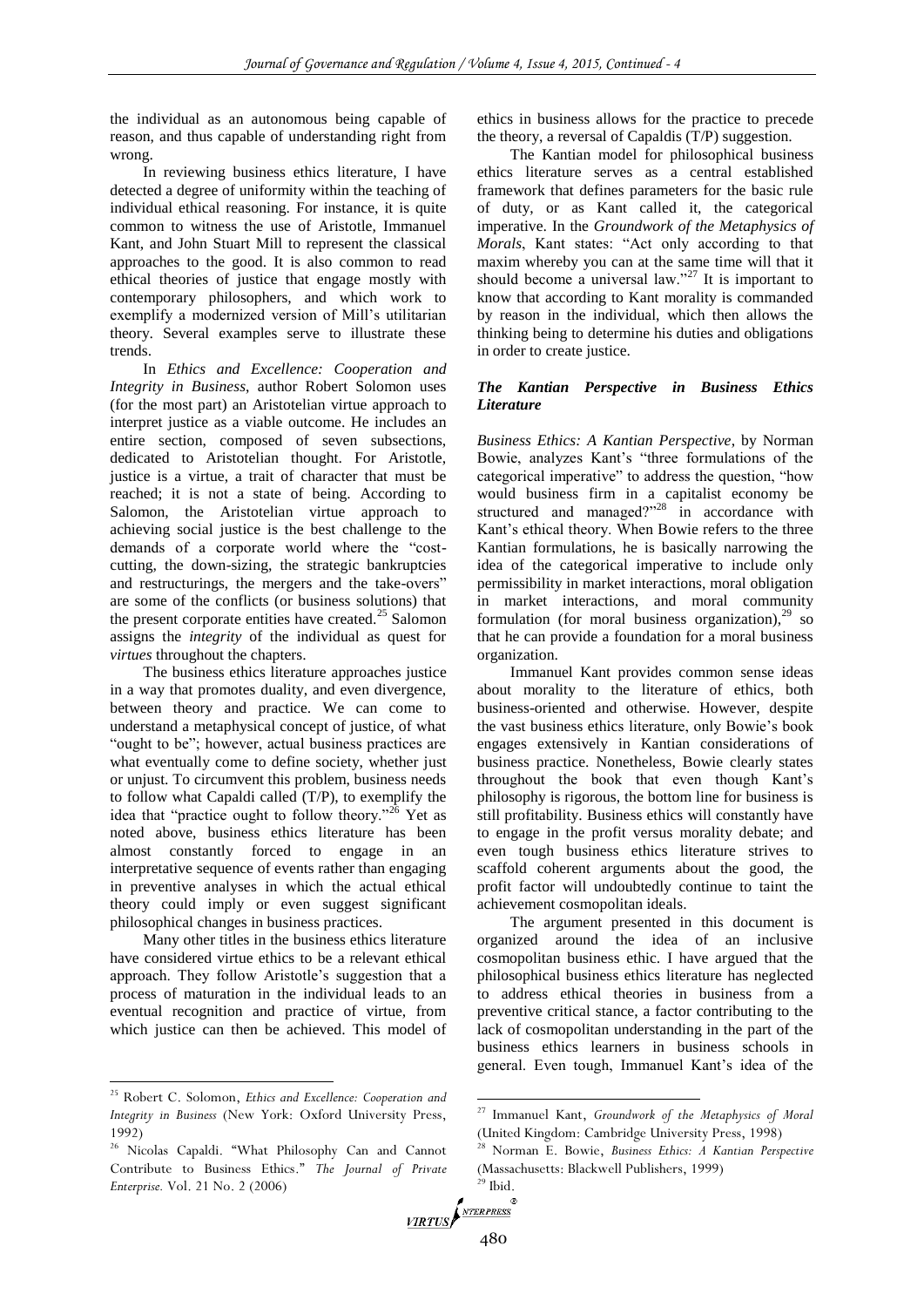cosmopolitanism is what initially inspired the idea of business ethics and economic justice. I do believe that Kantian cosmopolitanism is clearly a precursor to contemporary ideas of globalization. However, I conclude that Kant lacked the ability to achieve a truly globalized cosmopolitanism. Kant neglected to directly engage with the kinds of practical economic issues and events that are relevant in modern global business practices today.

Bowie entitled the last section of his book "The cosmopolitan perspective." There he adheres to Kant's ideal of perpetual peace, where we as global citizens will realize that we are all one human family.'<sup>30</sup>

Several other important titles in the philosophical business ethics literature include discussions of Kant. In Manuel Velasquez's *Business Ethics: Concepts and Cases*, the author points to the Kantian moral theory as having limitations and inadequacies for business practice.<sup>31</sup> He feels that Kant's inflexibility regarding duty is a major fault within the culture of business practice. This argument is another commonalty in the business ethics literature that I have reviewed.

In Kevin Gibson's *Business Ethics: People, Profits, and the Planet*, Kant's *Ethics of Duty* is cited in discussions of a "movement in business ethics called Kantian capitalism,"<sup>32</sup> a form of capitalism based on the idea of a respect for human worth (as presented by Kant in his categorical imperative). Gibson points out that this means, "that a business has to treat its workers not just as human capital but by reference to the golden rule,"<sup>33</sup> comparing God's principle to that of Kant's imperative.

# *The utilitarian Perspective in Business Ethics Literature*

In Boatrights *Ethics and the Conduct of Business*, Chapter Two "Welfare, Rights and Justice," utilizes the utilitarian philosophical theory for "its ability to account for the concepts of duty (or obligation), rights, and justice."<sup>34</sup> Utilitarianism is probably the most popular philosophical theory published in the business ethics literature, as I have mentioned before. It is used explicitly in the philosophical business ethics literature and more indirectly in what I refer to as the practical business ethics literature. It is of common use because it allows authors a way to map

 $\overline{a}$ 

justice into business practices. Let us consider the question, Are more profits a better form propagating happiness amongst society? A utilitarian equation has the possibility of placing profit over the individual, if one can determine that that profit will in some form benefit more individuals, either immediately or in the future. Boatright, like most other business ethics academicians, places an emphasis on utilitarianism being a consequentially-based moral theory. In chapter two of *Utilitarianism*, John Stuart Mill states:

The creed which accepts as the foundation of morals, Utility, or the Greatest Happiness Principle, holds that actions are right in proportion as they tend to promote happiness, wrong as they tend to produce the reverse of happiness.

By happiness is intended pleasure, and the absence of pain; by unhappiness, pain, and the privation of pleasure.<sup>3</sup>

It is clear of how the principal of utilitarianism has allowed business ethics literature to interpret business actions as ethical strictly by considering them as they affect a majority of people through this "pleasure principle," which is later defined as profit. However, it cannot be fair to assume that utilitarianism has been responsible for pushing the business ethics literature to suggest that ill-business actions are ethical.

Boatright describes four forms of utilitarianism, which together are considered by some to exemplify classical utilitarianism. As a premise he states the following: "An action is right if and only if it produces the greatest balance of pleasure over pain for everyone.<sup>36</sup> Additionally, four sub-premises complement this principle: *consequentialism, hedonism, maximalism* and *universalism*. Business ethics as an established practice uses these principles because they allow for the basic interpretation of cost-benefit equations, including those with a social component.

This limitation does not mean that utilitarianism is wrong; however, it does specify directly that there will be winners and that there will be losers in the game. Only then will it be able to provide room for realistic discussions that can provide substantial intellectual and practical solutions that address the problem of poverty.

In reference to the future of business ethics as an academic field, Richard DeGeorge states that "both globalization and the march into the Information Age are changing the way business is done and the ethical issues businesses face."<sup>37</sup> The philosophical approach to business ethics, as a discipline, needs renovation because business practices, conditions, views, and circumstances are also being reworked.

<sup>30</sup> Ibid. P. 166 Here Bowie is quoting Kant.

<sup>31</sup> Manuel G. Velasquez, *Business Ethics: Concepts and Cases*  (New Jersey: Prentice Hall Press, 2005) This is now the  $6<sup>th</sup>$ edition of the book.

<sup>32</sup> Kevin Gibson, *Business Ethics: People, Profits and the Planet*  (New York: McGraw-Hill, 2006)

 $33$  Ibid.

<sup>34</sup> John R. Boatright, *Ethics and the Conduct of Business* (New Jersey: Prentice Hall Press, 2007) This is now the  $5<sup>th</sup>$ edition of the book.

<sup>35</sup> John Stuart Mill, *Utilitarianism* (Indianapolis: Hackett Publishing Company, 2001) 2<sup>nd</sup> ed.

<sup>36</sup> Ibid. 28. Boatright is quoting John Stuart Mill's Utilitarianism.

<sup>37</sup> Ibid. 7. DeGeorge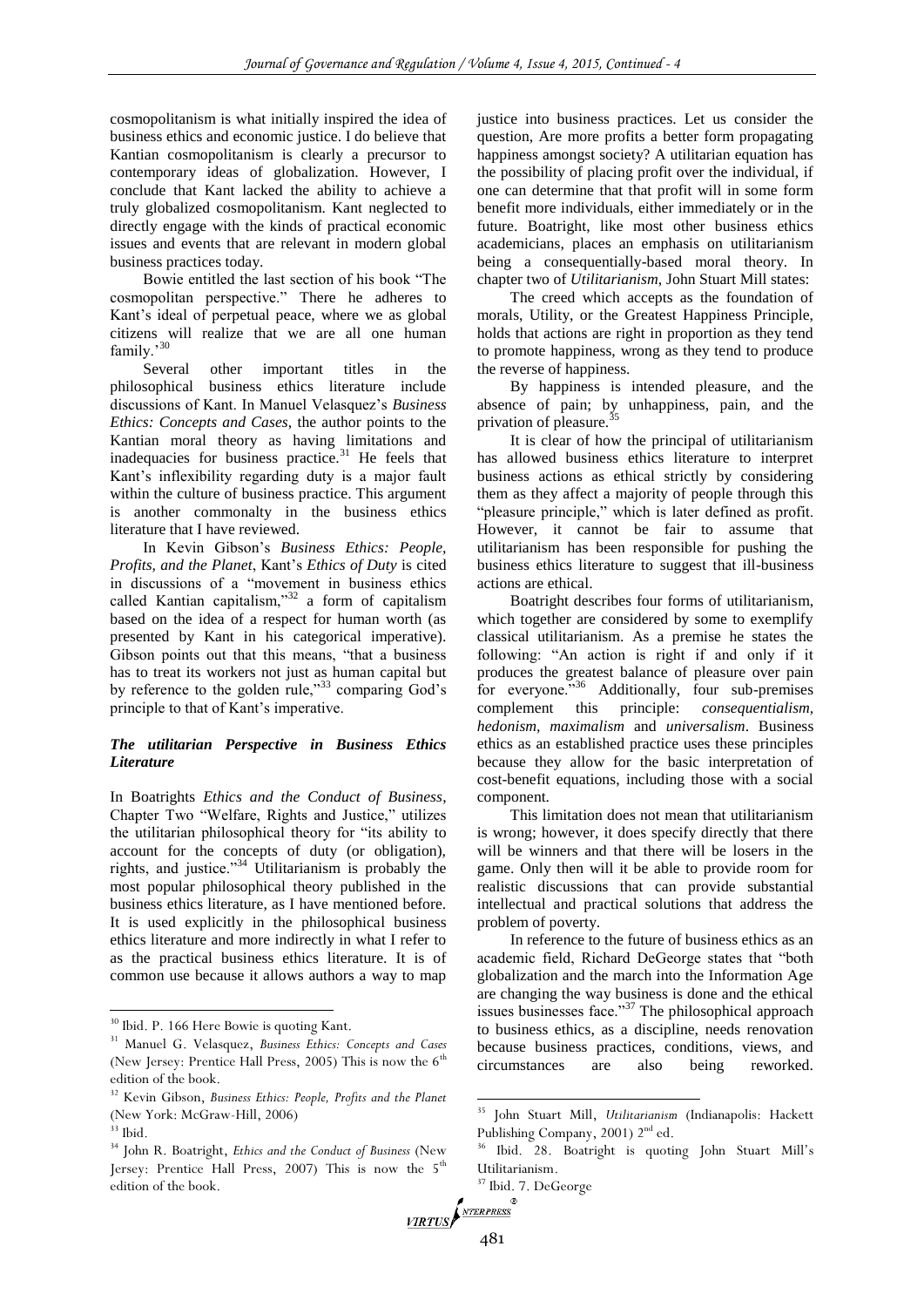Cosmopolitanism needs to harness the business ethics literature in order to address more of the globally shared problems and to widen the field of business ethics.

The literature discussed in this paper highlights the point of contrast between philosophical business ethics literature as it currently exists, and what I intend to determine should be the new issues that critical business ethics literature should engage with in order to achieve the a cosmopolitan ideal.

# **Practical Business Literature**

Business ethics are by their very nature applied, and as such can promote good actions among every participant. Many of the titles I review in this section agree on practical business approaches, such as the creation of codes of ethics or corporate ethic statements. Richard DeGeorge refers to these as "ethics in business sense of business ethics"—the every day ground rules that should be followed closely (he compares them to the Ten Commandments).<sup>38</sup> Codes of conduct are a somewhat more loosely followed set of tenets that tend to generalize behavior or attitudes that participants should share.

Business ethics as a field of study and theory has had to evolve with the business practice. Historical events, and especially those of the past century, have created important social movements in which business attitudes and practices had to accommodate to new laws and regulatory regimes. Issues addressed by such movements include race and gender discrimination, equal salary adjustments, privacy acts, health and safety, sexual harassment, affirmative action, unjust dismissal, and whistle blowing, among others.

# *Prevention and Correction in Business Ethics*

Applied business ethics concern the individual employee. Thus much of the literature in this genre concerns itself with discussions of practical ethical recommendations and rules. Examples include titles like, *Eighty Exemplary Ethics Statements, The Business Ethics Activity Book,* and *Practical Business Ethics for the Busy Manager,<sup>39</sup>* which focus primarily on psychological traits and purport to develop a specific applied ethical behavior that is desired from the individual. However, as I noted above, business ethics has neglected to deal with social issues and social change from a preventive stance. The emphasis on corrective measures is illustrated in *A Pragmatic Approach to Business Ethics*, which states the

 $\overline{a}$ 

following in the introductory chapter: "The trouble with pragmatists is that they will get in bed with anyone."<sup>40</sup> Here the author, Alex Michalos, shows the genre's tendency to approach ethical matters in a simplistic manner. Although even tough, serious, pragmatic philosophers would have a hard time agreeing with his conclusion, I would argue that they would find it rather difficult to disagree with the practical literature's tendency to over-simplify examples and conclusions.

Furthermore, business ethics literature has been almost constantly forced to engage in interpretative and corrective approaches to a sequence of events rather than occupying its attention in preventive analyses. These preventive analyses, which I refer to, would encourage the ethical theory to suggest significant philosophical changes in business practices. For the most part the corrective literature approach reflects a strong Western perspective in which the rights of the individual are much more important than those of a community.

This simplicity of corrective approaches can be attributed to the need for rapid and effective methods within the business world. Historically, business practices have been reactive, addressing malpractices such as fraud, abuse, and corruption, only after media attention or legal threats. Both situations pose a menace for corporate profits. Although a variety of proactive alternatives exist, one of the few that is discussed in the practical literature is whistle blowing. In either case, one might ask, are these actions ethical because they imply a duty for the individual? Does this remain the case regardless of the economical consequences for the same individual or others involved? How would whistle blowing as an ethical practice function without the appropriate laws that protects the whistle blower? Without these laws, would whistle blowing be still considered ethical?

# *Contemporary Ethical Issues in Business Ethics*

These interrogations link to the very first question presented in this paper: What do we really mean by the expression "business ethics"? In their book, *Contemporary Ethical Issues*, John Dienhart and Jordan Curnutt talk about the common accusation of the late 1970s that the phrase "business ethics" was an oxymoron. They separate the phrase into its constituent components and note that "business is concerned with promoting self-interest" while "ethics is concerned with promoting the interest of others."<sup>41</sup> Ken Smith and Phil Johnson reflect a somewhat similar perspective in their book, *Business Ethics and* 

<sup>38</sup> Ibid. 7. DeGeorge

<sup>&</sup>lt;sup>39</sup> The titles mentioned here are used to exemplify some of the vocabulary that is use in specific titles and serve the purpose for the classification of practical business ethics in the section.

<sup>40</sup> Alex C. Michalos, *A Pragmatic Approach to Business Ethics* (London: SAGE Publications, 1995)

<sup>41</sup> John W. Dienhart and Jordan Curnutt, *Contemporary Ethical Issues: Business Ethics A Reference Handbook*. (Santa Barbara, CA: ABC-CLIO, INC. 1998).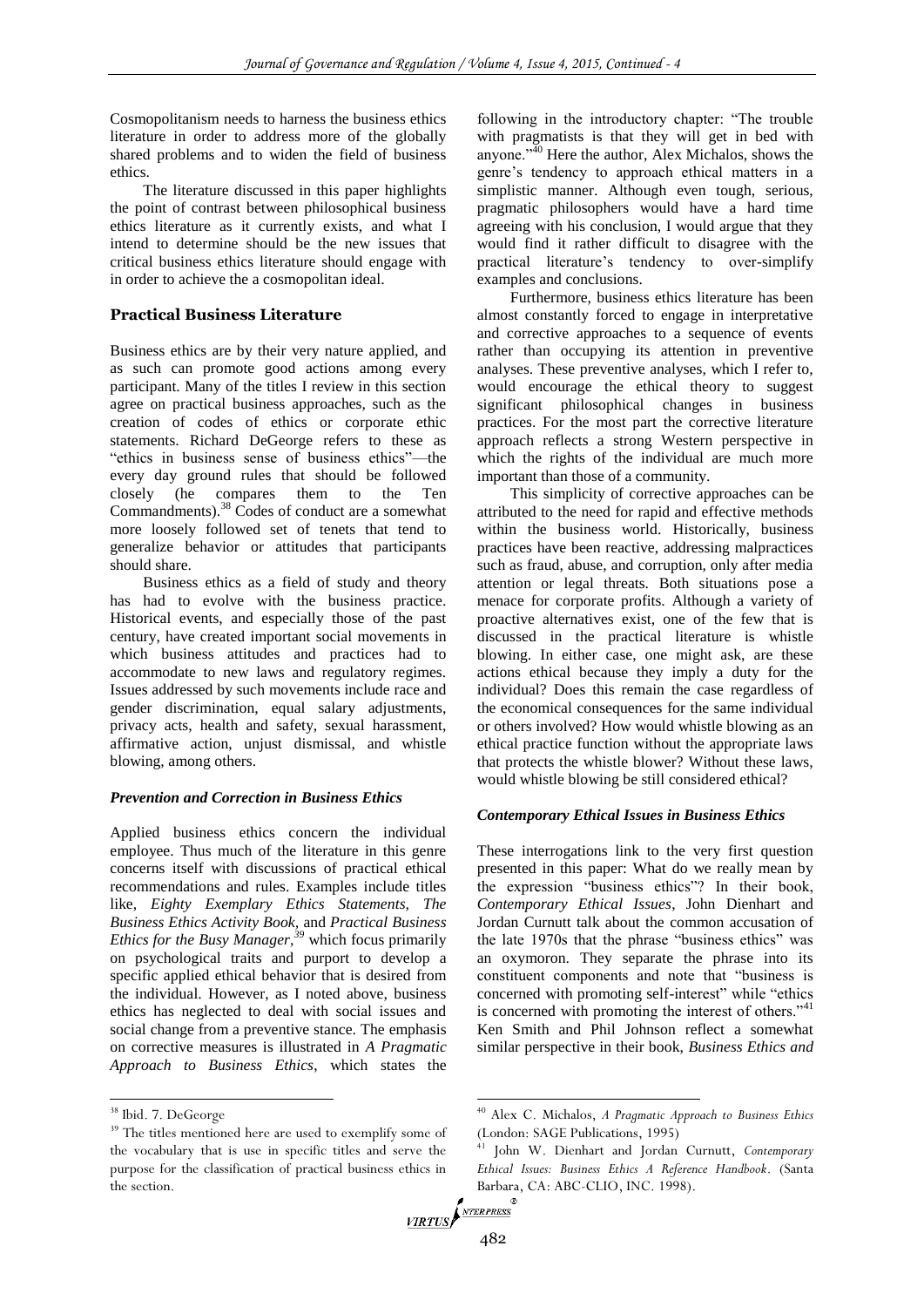*Business Behavior*, noting the "hilarity at the naivety of the misnomer" $^{42}$  of the term business ethics.

One of the problems with defining business as ethical (from a philosophical perspective) is that the business practitioner displays behavior patterns that cannot be determined to be ethical per se. This shortcoming limits the practical business ethics literature and in turn allows for business practitioners to engage in a dialectic of ethical relativism practitioners encounter very little theoretical analysis in the literature, and that which they do read is for the most part considered impractical to apply to realworld situations.

Alex Michalos constructs a plausible counterargument to this perspective:

1. In order for business or a market economy to exist, there must be some sort of community of potential buyers and sellers.

2. In order for a community of potential buyers and sellers to exist, there must be morality.

Thus, in order for business or a market economy to exist, there must be morality.

3. Anyone with an interest in preserving business or a market economy should help maintain those conditions, like morality, that are necessary for its preservation.

4. Businesspeople have such an interest.

Therefore, businesspeople should help maintain those conditions that are necessary for the preservation of business, including morality.<sup>43</sup>

In this argument, every individual is seen as a "potential buyer and seller." If we assume that the condition of being human is inherent to the argument, then perhaps the economic agenda for a business ethics would be to identify opportunities that can provide resources for the human beings who have yet to become "potential buyers and sellers."

The practical business ethics literature is clearly concerned with daily practices in the business world world. It has for the most part traced the ethical dilemmas of the business world through a path of social and economical "ifs" that ultimately establish the conditions for determining what is ethical. As a lawfully protected practice, whistleblowing has become one of the most important "ifs" through which people denounce ethical malpractice. The next section traces the historical development of whistleblowing in order to illustrate how business literature could find a new approach to ethics.

# *Whistleblowing*

In the United States, government employees who report malfeasance are protected by the Whistleblower Protection Act of 1989. The Act is

<sup>43</sup> Ibid. 34, Michalos.

 $\overline{a}$ 

enforced by the U.S. Office of Special Counsel (OSC) and defines a whistleblower as a person who contacts the OSC when he or she reasonably believes to have evidence of the

…violation of any law, rule or regulation; gross mismanagement; gross waste of funds; abuse of authority; substantial and specific danger to the public health and substantial and specific danger to public safety.<sup>44</sup>

Although the Special Counsel's office only has a specific jurisdiction over former, current, and future federal employees, the protection of government whistleblowers represents an achievement for business ethics literature and marks its influence over legislation. My intention behind this example is to illustrate how business ethics literature can define the scope of ethical actions and to calculus on which they are to be based upon. This is not a victory for business ethics per se. However, given that some lawful protection is provided for government employees after denouncing, it serves as an example for how the public good ought to be promoted.

Between 1980 and 1983 the Harvard Business School developed the case study approach to teaching. The business ethics literature soon adopted this approach so that it could analyze the past behavior of individuals, their decisions, and related outcomes. The Ethics Resource Center in Washington, D.C., created a case study resource list of 123 entries, the topics of which include whistleblowing.<sup>45</sup> The case study method has been a significant teaching tool for whistleblowing because it illuminates the commonalities among individual reporters and promotes whistleblowers' successes, thereby encouraging other individuals to denounce unethical behavior.

Whistleblowing is one of the most difficult issues in business ethics practices because it generally involves the denunciation of an individual or a group of individuals who are well known to the denouncer. This situation can create an ethical dilemma for the denouncer because the process of accusation is viewed as a trespassing of loyalty and trust that will almost certainly cause a rupture in the relationship. According to Terance Miethe, author of *Whistleblowing at Work*, terms such as snitches, squealers, rats, moles, finks, stools, blabbermouths, tattletales, and others reflect the typically negative feelings shared by many towards those who report malfeasance.<sup>46</sup> Certainly such terms imply a

<sup>42</sup> Ken Smith and Phil Johnson, *Business Ethics and Business Behavior.* (Boston MA: International Thomson Business Press, 1996).

<sup>44</sup> U.S. Office of Special Council, "Whistleblowing" *Whistleblower Disclosures.* Retrieved From:

http://www.osc.gov/wbdisc.htm#overview and

http://www.osc.gov/documents/pubs/post\_wb.htm July 8, 2008.

<sup>45</sup> Ibid. 3. McHugh.

<sup>46</sup> Terance D. Miethe, *Whistleblowing at Work: Tough Choices in Exposing Fraud, Waste, and Abuse on the Job* (Boulder CO: Westview Press, 1999).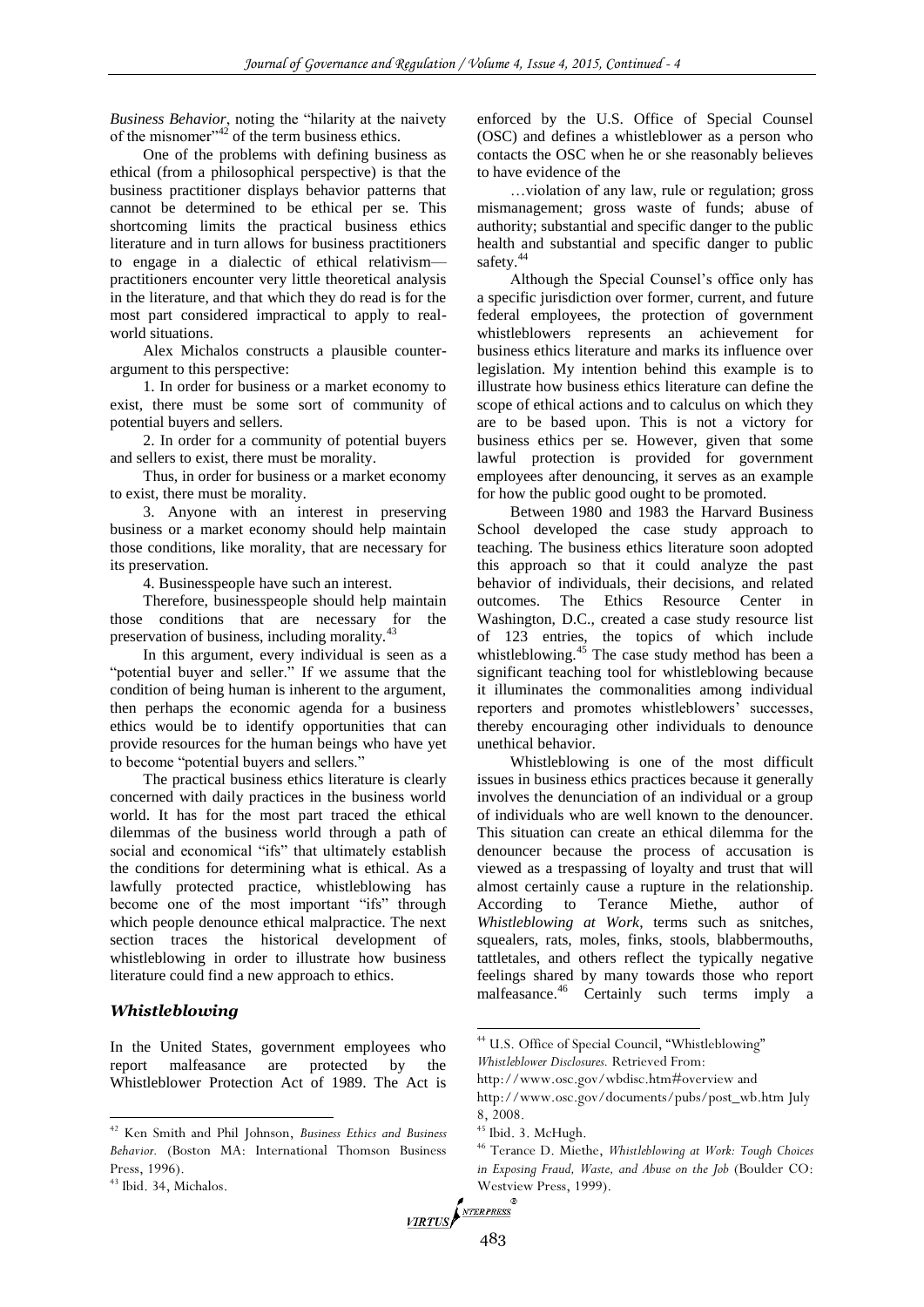coarseness of feeling among the general public that has an inevitable impact an individual reporter's personal and professional life.

The analysis of such phenomena, however, is best left to those in other professions. Instead, the focus here is to develop an understanding of the ways that practical business ethics literature has engaged with whistleblowing. What are the most common philosophical approaches to the topic? Technical definitions such as the one presented by Near and Micelle state that whistleblowing is the "disclosure by organization members (former or current) of illegal, immoral, or illegitimate practices under the control of their employers, to persons or organizations that may be able to effect action." Their definition goes on to specify that the whistleblower "lacks the power and authority to make the change being sought" and so "must appeal to someone of greater power or authority."<sup>47</sup>

A single example illustrates one of the problems with the literature. In Marlene Caroselli's *Business Ethics Activity Book* there is an activity entitled "Whistleblown in the Wind." It is a 20 minute exercise that is "based on real-world situations" and in which the participants will eventually discuss their course of action with a partner.<sup>48</sup> This basic activity purports to involve the revelation of ethics violations and both a legal and a "moral, and/or ethical"<sup>49</sup> discussion of said violations. However, while the text includes brief descriptions of "laws to protect" the whistleblowers, there is in fact no framework for the ethical discussion. In this type of exercise, the ethical component of the learning process is essentially nil. In other words, rather than educating business students on the ethics of whistleblowing, the literature revolves almost exclusively around the consequences suffered by those involved. It generally posits that denouncers will face social, if not financial, recrimination, and that the stock and stakeholders of a corporation will suffer disastrous damage to their economic bottom lines and reputations.

Why is there so little regard for an ethical theory of whistleblowing? Perhaps because whistleblowing is generally interpreted as an action intended to benefit the greater public. In attempting to understand the whistleblower's rationale, C. Fred Alford introduces the concept of an individual exhibiting "narcissism moralized." He posits that the whistleblower is willing to endure social judgment and repercussions for him- or herself and the ones around him or her due to a desire to strive for

 $\overline{a}$ 

wholesomeness, good, purity and perfection.<sup>50</sup> Would this "narcissism moralized" be an opening to an ontological approach to ethics? If we agree that it is the moral duty of the whistleblower to denunciate, then the moral question for business practices would be to identify what constitutes the greatest good. Is it the good of the stockholders, the stakeholders, the professional future of the denouncer, or of some other entity or outcome? Given the conflicts of interest inherent in these categories, can the business practices structure handle a whistleblowing case strictly on the bases of ethical theory?

DeGeorge reminds us that we can identify a pattern in the approach taken by business ethicists that not only adds arguments, but strives to demonstrate "common sense judgment" that is "indeed correct." However, "what about the tools by which the morality of new issues could be intelligently debated $^{7251}$  Within economic justice perhaps the approach for whistleblowing would entail a broader global vision where the individual not only contemplates the possible consequences for the immediate stakeholders, but the implications for the global business practices structure and humanity as a whole.

The practical business ethics literature reflects a Western perspective in which the rights of the individual are valued more than those of society as a whole. The business ethics literature on whistleblowing emphasizes the presence of a legal platform or safety-net that, by protecting the individual, encourages the denouncer to engage in ethical practices: the denouncer is "safe" in reporting another individual or a group of individuals. Should cosmopolitanism propagate this Western emphasis on the individual? If we are to understand cosmopolitanism as a global ethic, the Westernization of such practical issues as whistleblowing will have to be modified to reflect a global justice that is inclusive of periphery countries and populations.

# **Conclusion**

In order to try and make sense of the philosophical and practical business ethics literature, it was imperative to make a distinction between the social practice of business and the specific implications faced by individual in business practices. The analysis presented at the beginning of this document indicates that the philosophical aspect of the business ethics literature is not grounded upon the individual. Instead, the philosophical business literature tends to deal with collective aspects, circumstances, consequences, and impacts. The practical business ethics literature tends to deal with issues by

<sup>47</sup> Marcia P. Miceli and Janet P. Near, *Blowing the Whistle: The Organizational and Legal Implications for Companies and Employees* (New York, NY: Lexington Books Macmillan, 1992).

<sup>48</sup> Marlene Caroselli, *The Business Ethics Activity Book: 50 Exercises for Promoting Integrity at Work* (New York, NY: HRD Press, 2003).  $49$  Ibid.

<sup>50</sup> C. Fred Alford, *Whistleblowers: Broken Lives and Organizational Power* (Ithaca, NY: Cornell University Press, 2001).

<sup>51</sup> Ibid. 7 DeGeorge.

VIRTUS<br>484